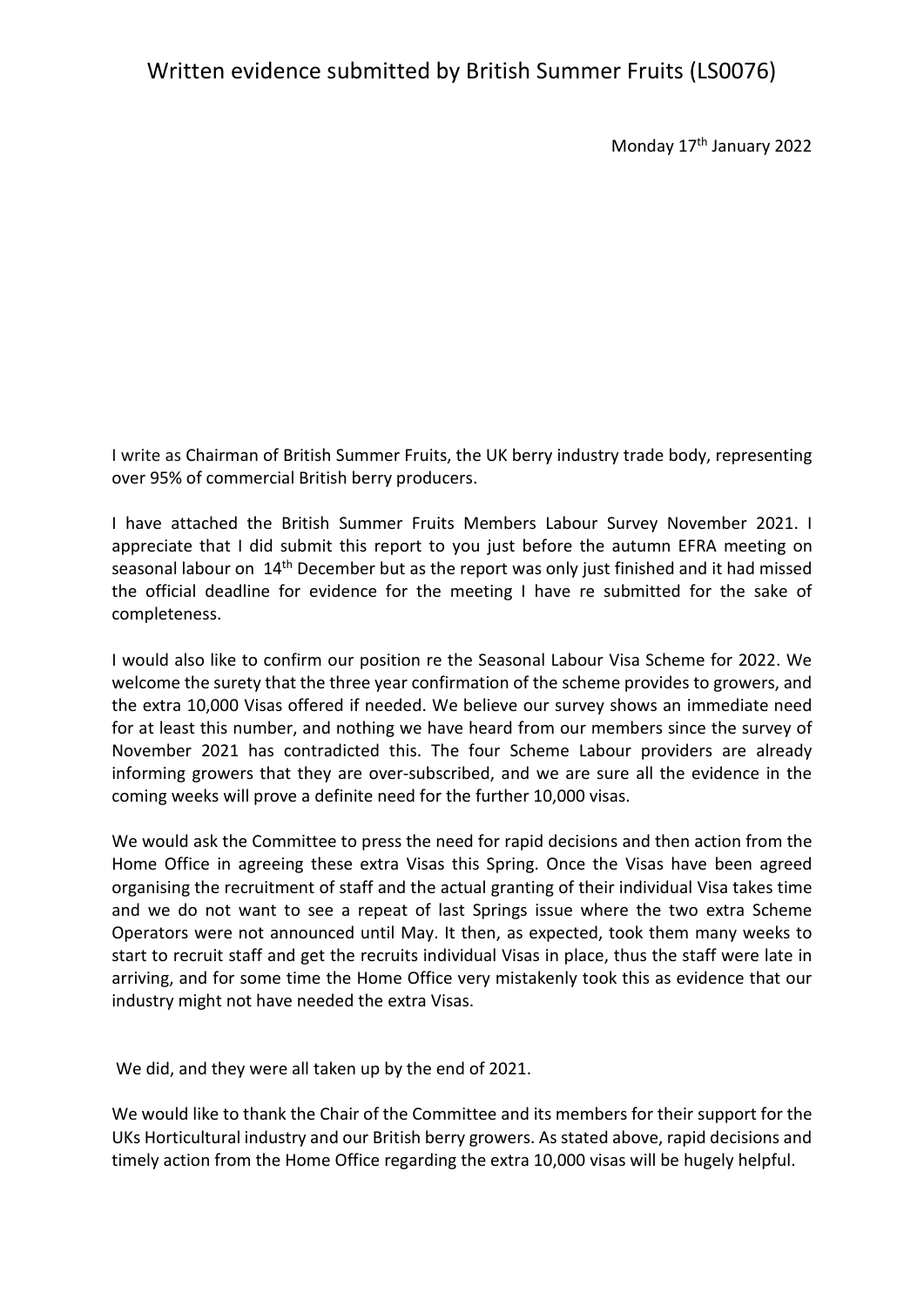

# British Summer Fruits Members' Labour Survey

November 2021

British Summer Fruits (BSF) is the industry body representing 95% of all British grown berries (strawberries, raspberries, blueberries and blackberries) purchased by the UK's supermarkets and retailers.

This document summarises the results of a labour survey of BSF members conducted in November 2021. At the request of BSF, the British Growers Association gathered the data directly from BSF members via an online survey.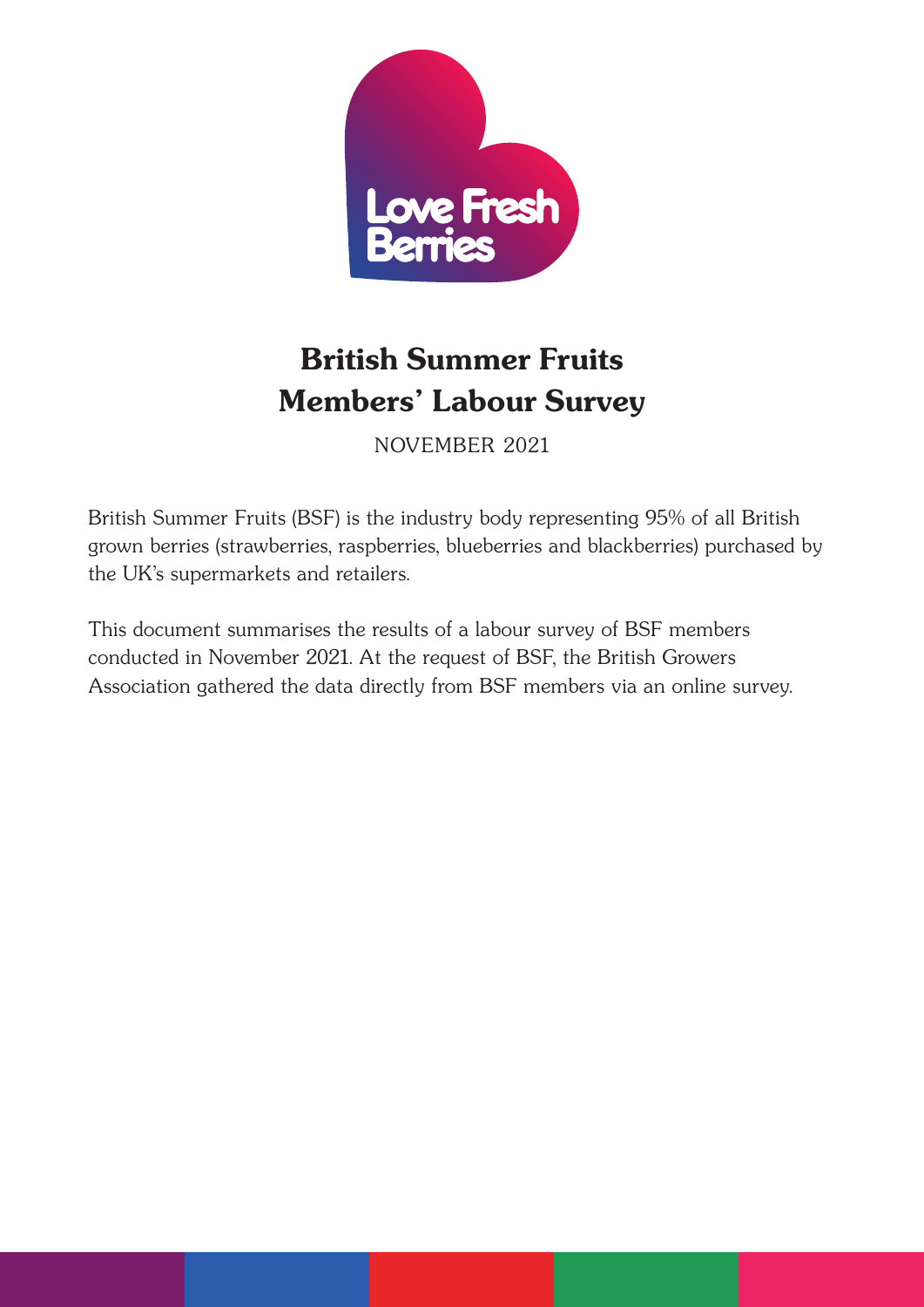## *British Summer Fruits Members' Labour Survey*

#### Respondents and survey scope

Farms were asked for their actual staff numbers for 2019, 2020 and 2021 by source (EU resident, Seasonal Worker Scheme (SWS) worker or UK resident) and their actual waste numbers that were directly as a result of lack of labour.

In total, 60 farms responded. Six farms did not have expected numbers for 2022. These farms are excluded from the labour summary below (labour summary represents 54 farms) but are included in the waste summary (60 farms).

For 2022, farms were asked for the number of EU resident workers who had worked on the farm in 2021 and who had agreed to return in 2022, the number of UK residents expected and, finally, the number of SWS staff they were asking for, or planned to ask for from the SWS Labour Providers.

#### Seasonal labour results

There has been a large (37%) fall in EU workers from 2020 to 2021 (now all pre-settled status). The expectation is for an even larger fall from 2021 to 2022 (43%) as no new workers can be added to the EU Settlement Scheme and inevitably past workers move on to other countries or jobs, remain at home, etc.

There is a high confidence in the accuracy of this predicted fall as farms have contracted virtually all their EU pre-settled status staff by the time this survey was conducted and will have a good view of 2022. Berry farms employ virtually all their pre-settled status EU resident staff directly i.e. not through a labour provider.



#### Survey Respondent